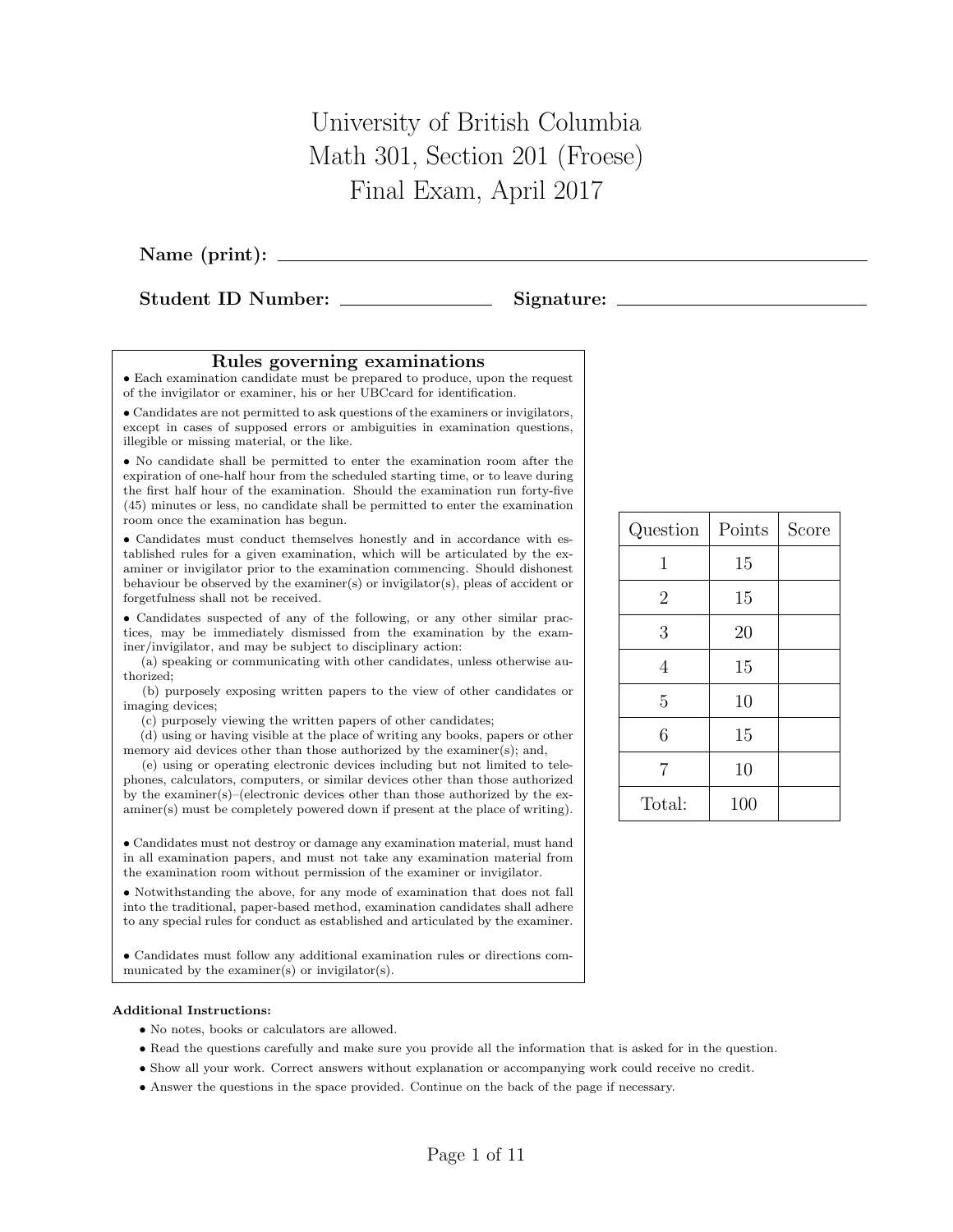1. (15 points) Compute the integral

$$
I = \int_0^\infty \frac{x^{1/3}}{1+x^3} dx.
$$

Sketch the contours used in the computation and relevant branch cuts. Indicate which terms tend to zero when taking a limit and provide the estimates that show this.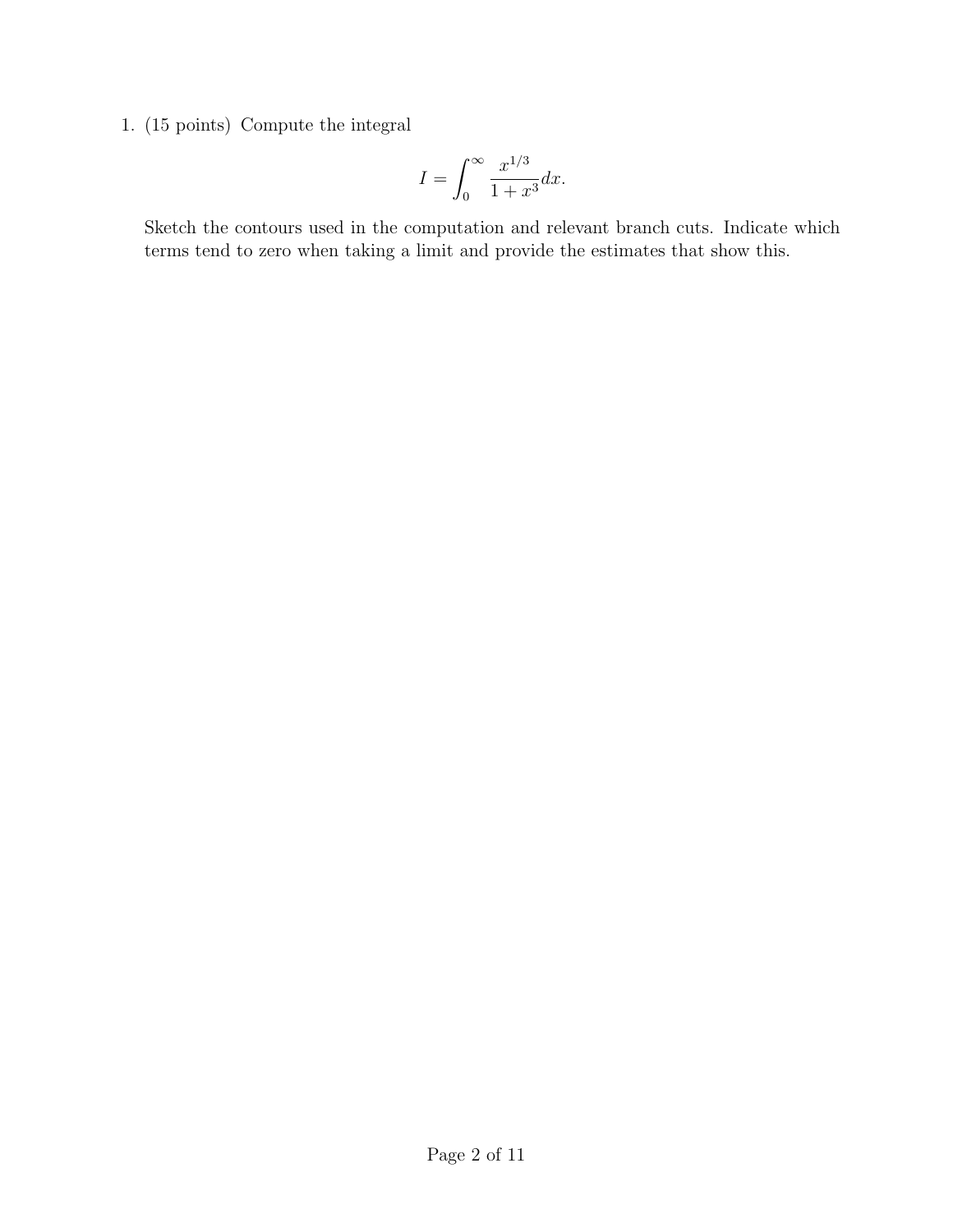2. (15 points) Compute the integral

$$
I = \int_0^\infty \frac{\cos(2x) - 1}{x^2} dx.
$$

Sketch the contours used in the computation and indicate which terms tend to zero. You need not prove the estimates in this problem.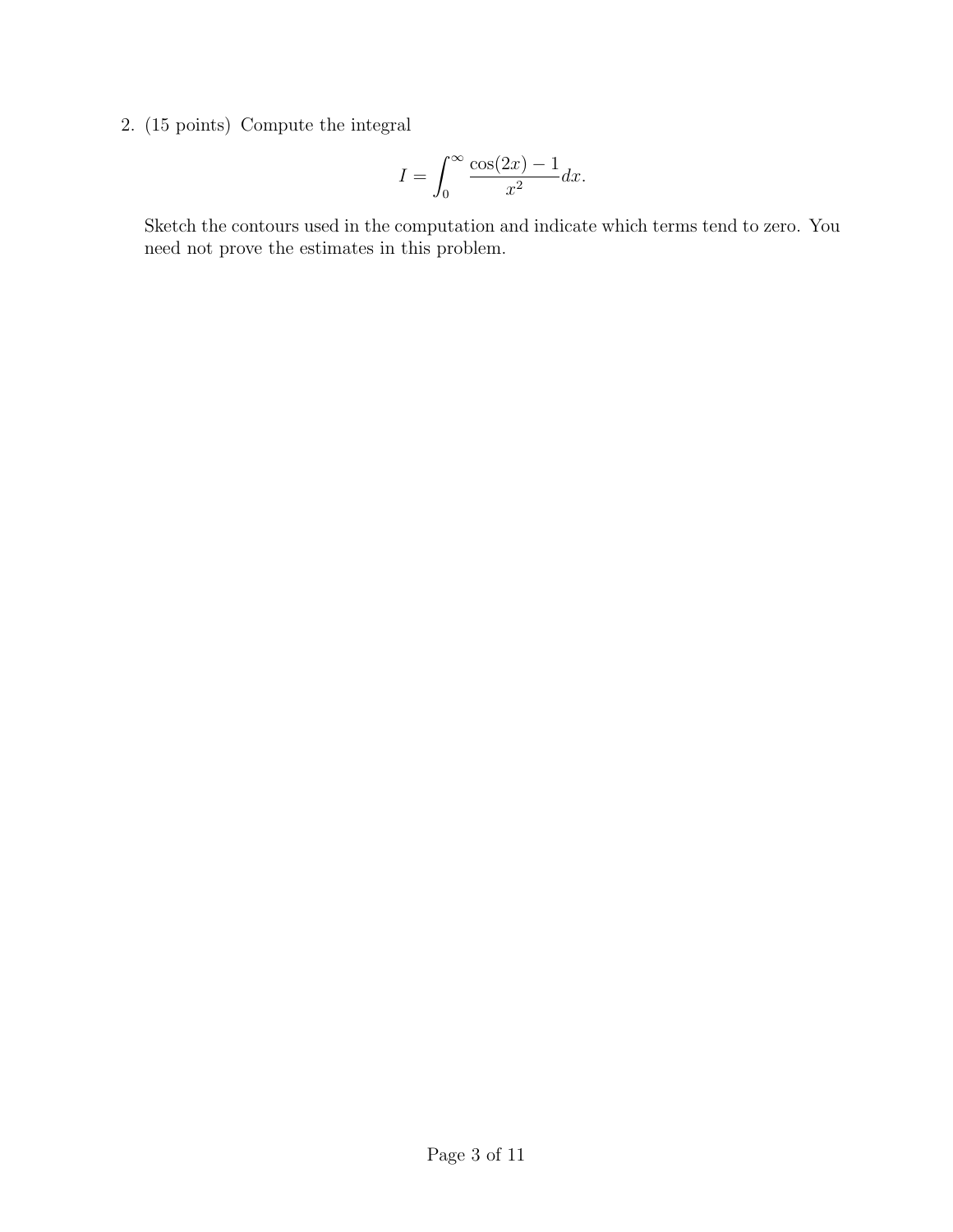3. Consider the multivalued function

$$
g(z) = (z^3 - 4z)^{1/3}.
$$

(a) (5 points) Is  $z = \infty$  a branch point for  $g(z)$ ? Give a reason.

(b) (5 points) Use the range of angles method to construct a branch  $G(z)$  of  $g(z)$  that is analytic outside the circle  $|z|=2$  and positive for  $z\in (2,\infty)$ .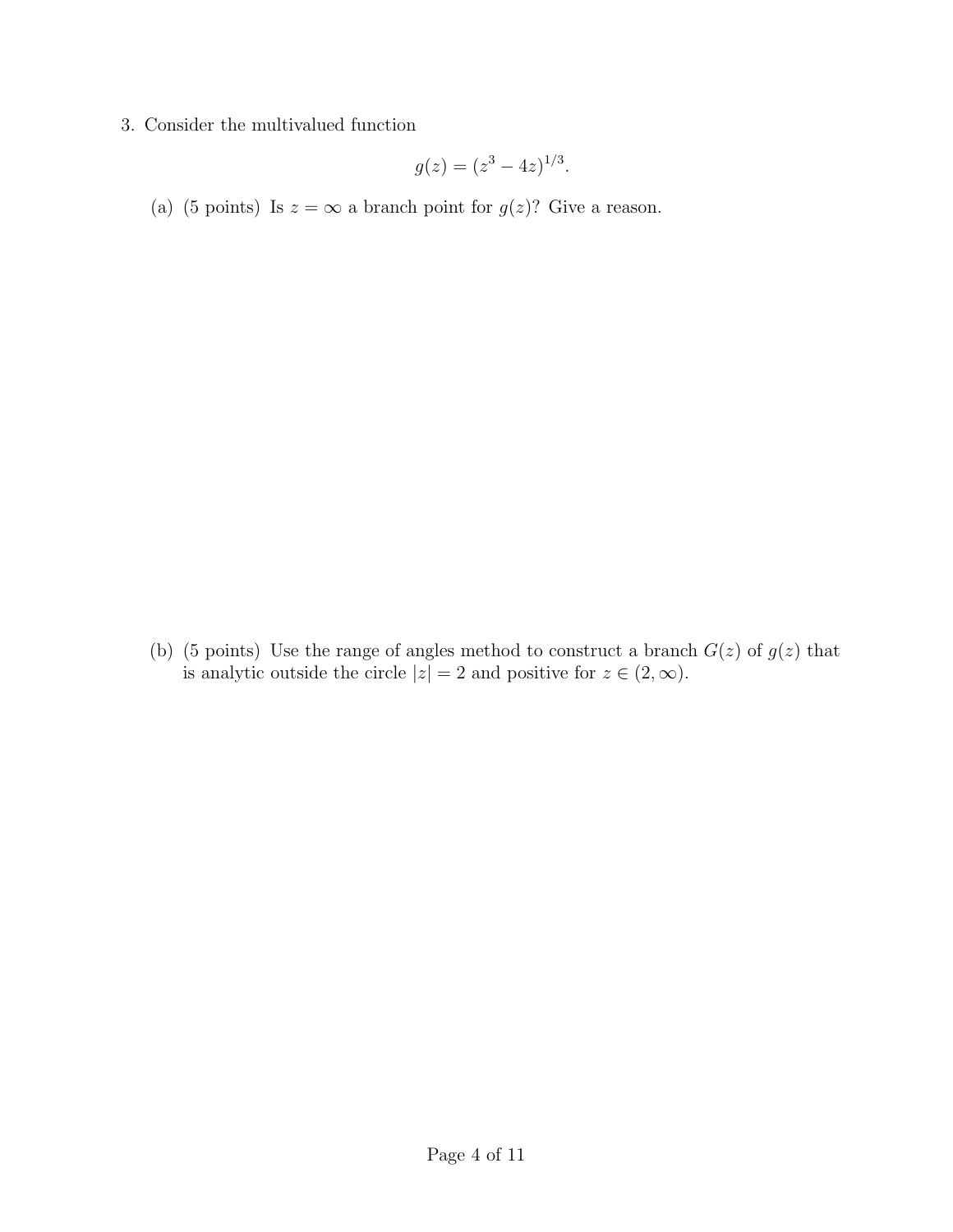(c) (5 points) Compute  $G(2i)$ 

(d) (5 points) Compute the value of  $\varphi$  $|z|=3$ 1  $G(z)$ dz where the contour is traversed once counterclockwise. (*Hint:* Find the residue at infinity.)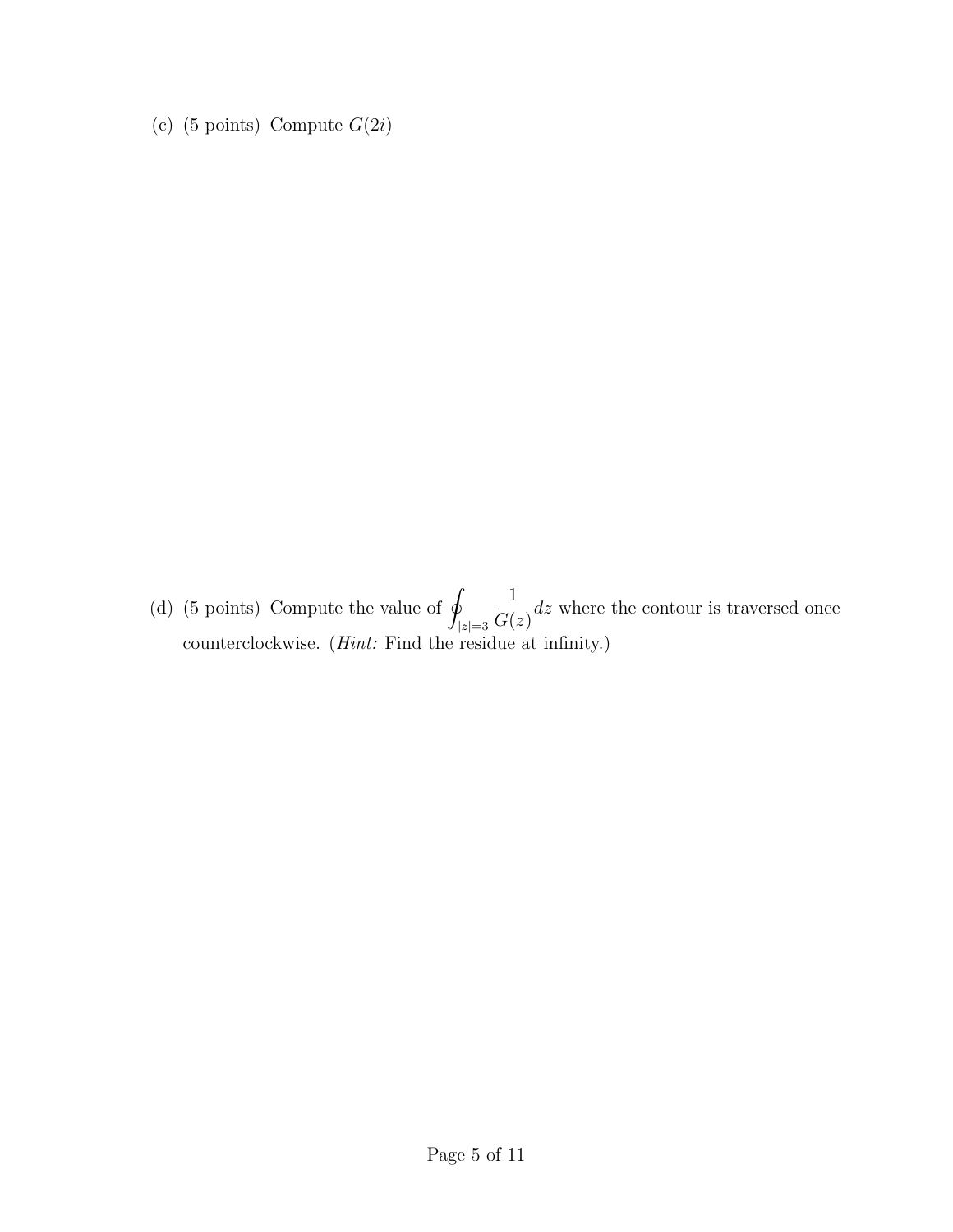

Figure 1: The region R

- 4. Let R be the part of the disk  $|z i| = \sqrt{2}$  lying above the real axis as shown:
	- (a) (8 points) Find a fractional linear transformation  $f(z)$  that maps R onto a sector of the form  $\{z : 0 \le \text{Arg}(z) \le \alpha\}$ . What is  $\alpha$ ?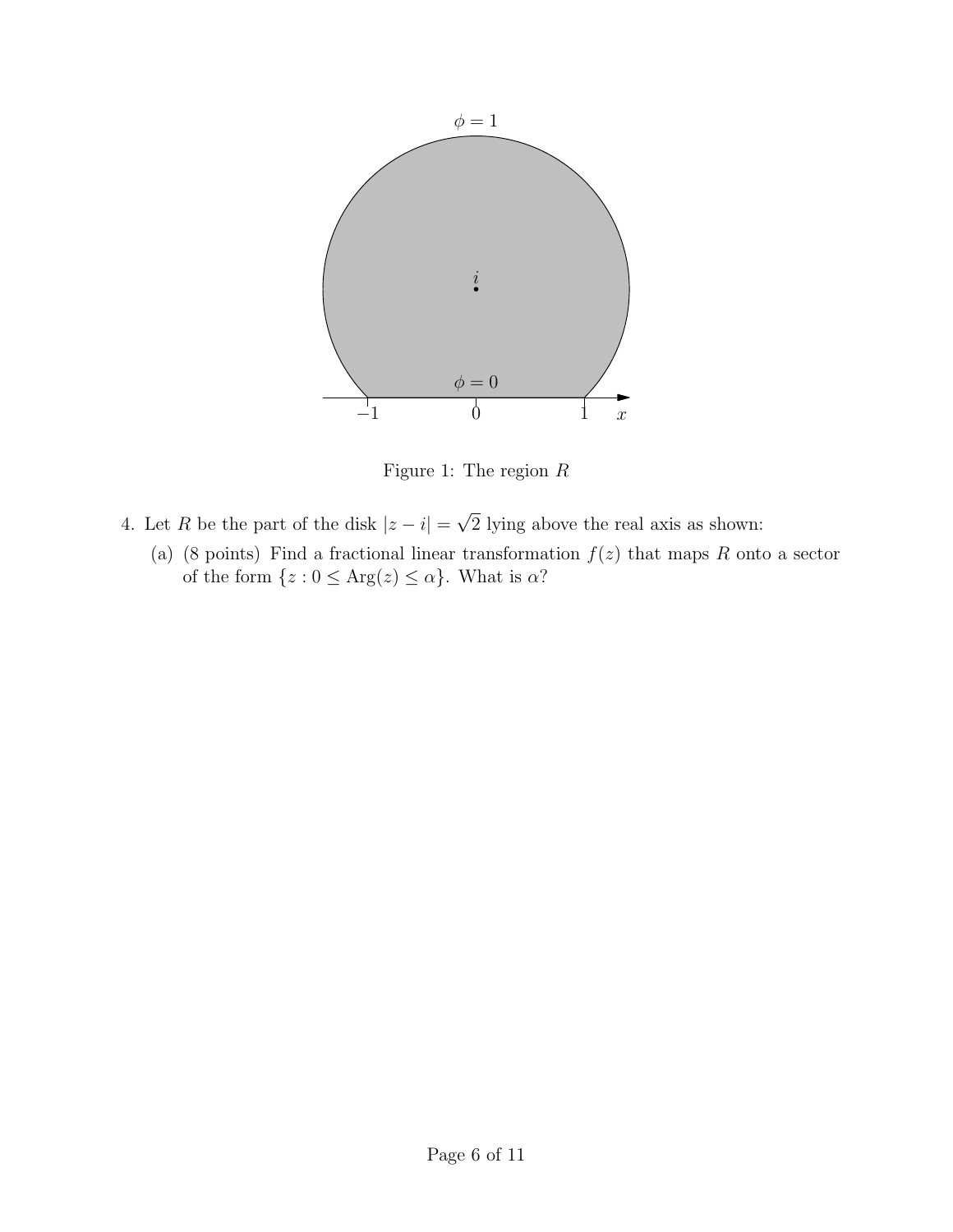(b) (7 points) Find a harmonic function  $\phi(x, y)$  defined for  $(x, y) \in R$  satisfying the indicated boundary conditions.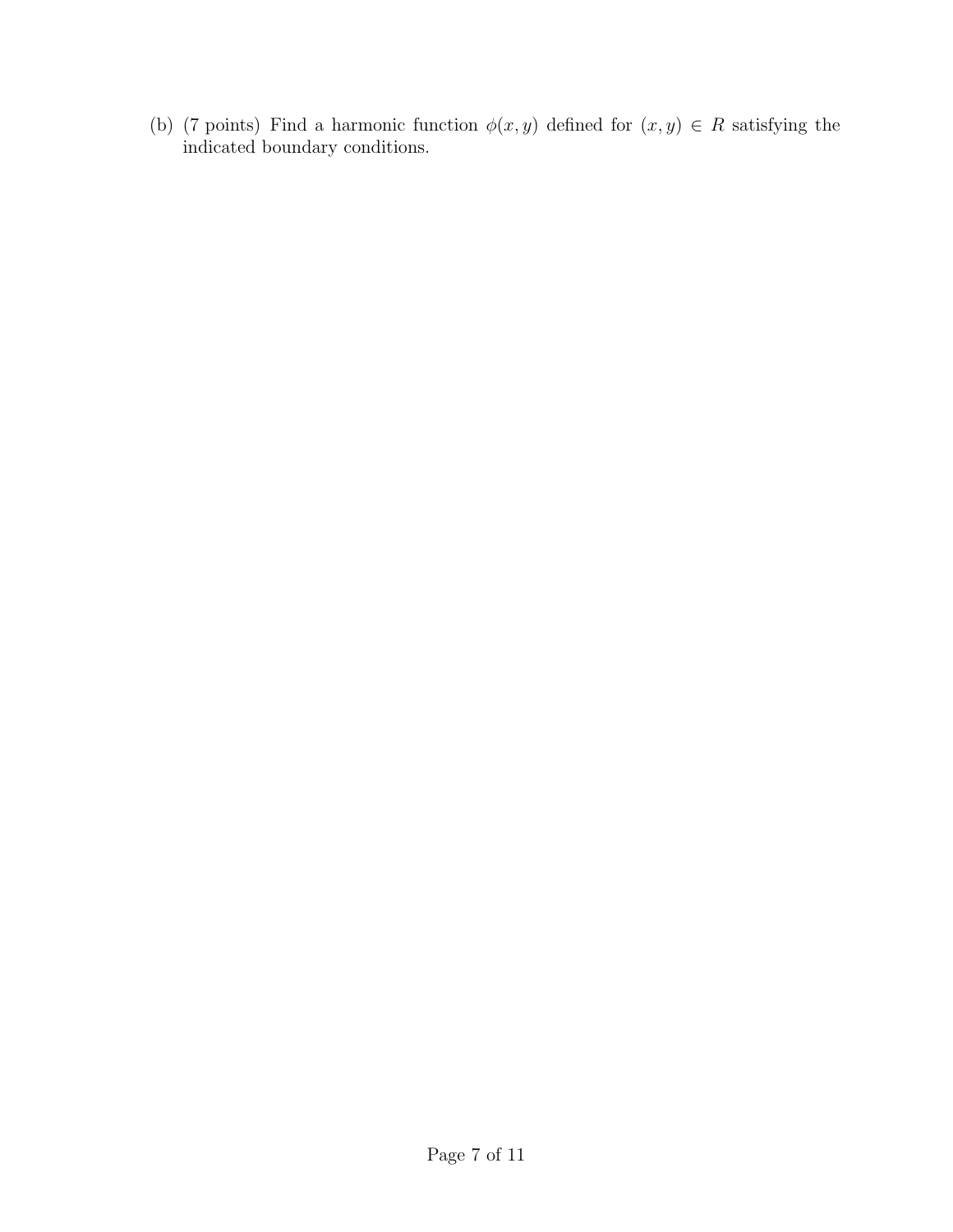5. The diagram shows the path traced out by the polynomial  $p(z) = z^4 - z^3 + 1$  as z goes around the unit circle.



(a) (5 points) How many zeros does  $p(z)$  have inside the unit circle?

(b) (5 points) Looking at the picture, how many zeros do you think that  $\frac{1}{4}$ 4  $z^6+p(z)$ has inside the unit circle? Explain your answer.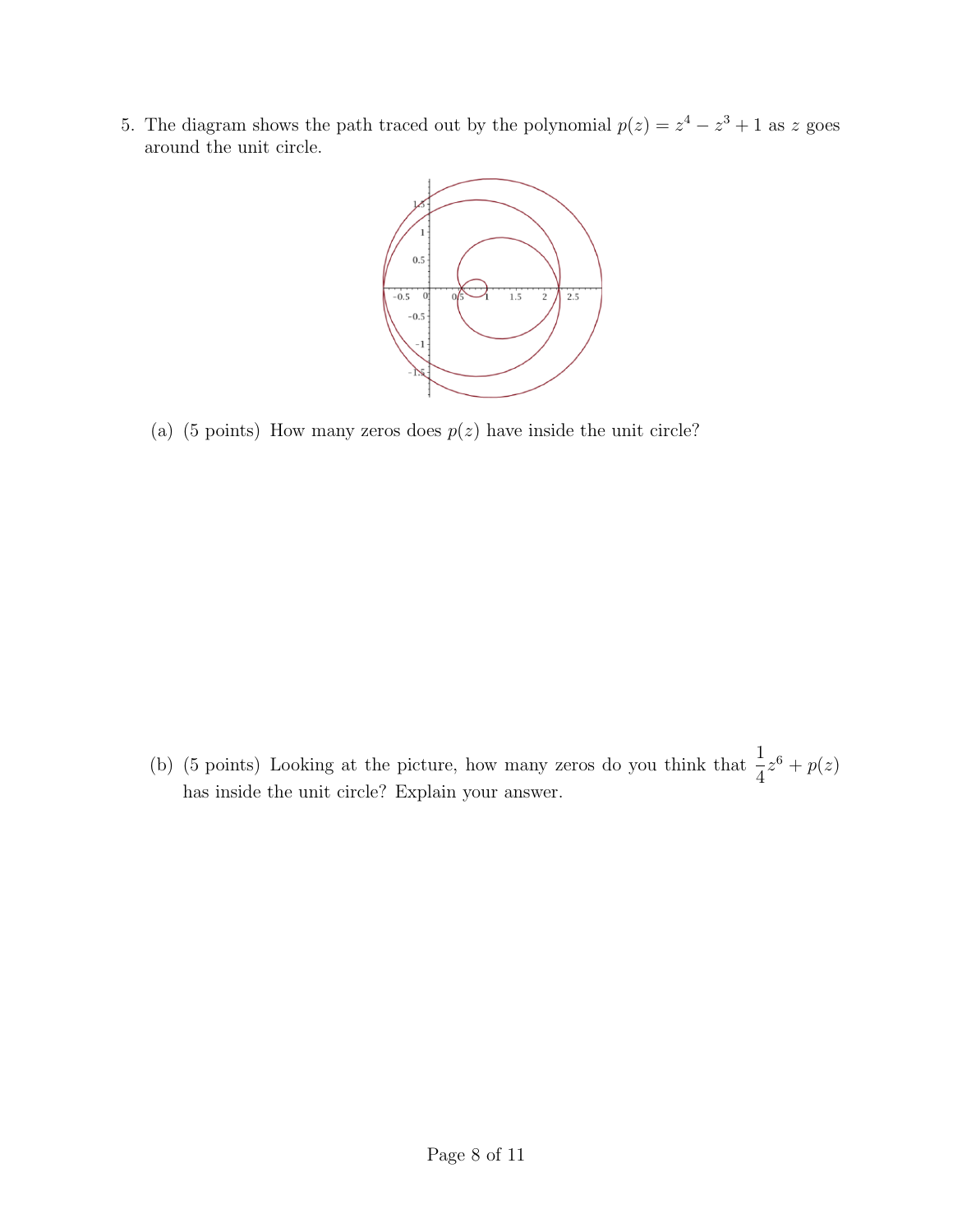6. (15 points) Find a solution to

$$
-u''(x) + u(x) = e^{-2a|x|}
$$

for  $a > 0$  using the Fourier transform.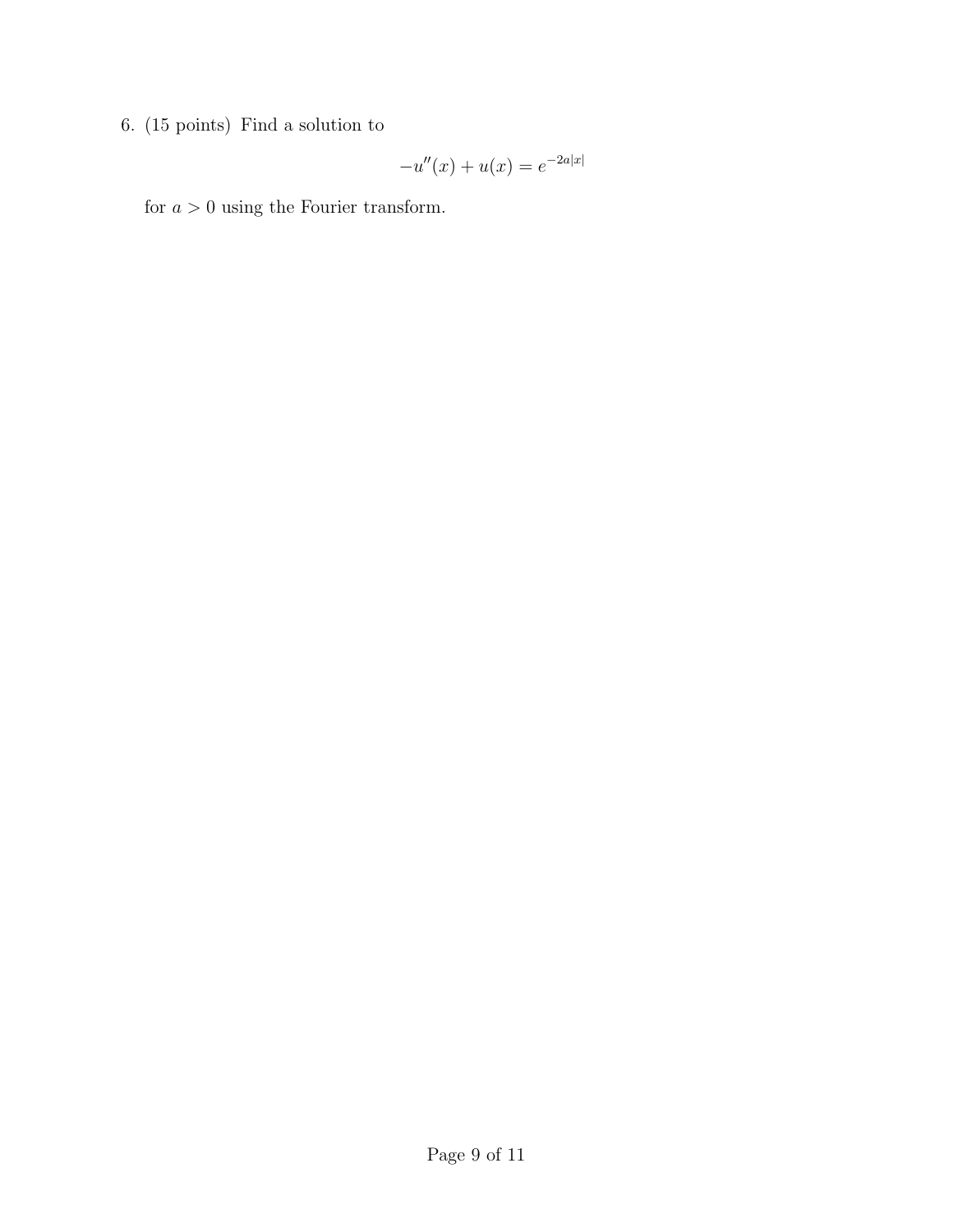7. Let  $y(t)$  be the solution of the initial value problem

$$
y'''(t) + 2y''(t) + y(t) = e^{-t}, \quad y(0) = y'(0) = y''(0) = y'''(0) = 0.
$$

(a) (5 points) Find the Laplace transform  $Y(s)$  of  $y(t)$ .

(b) (5 points) Write a formula for the solution  $y(t)$  as a sum of residues and explain why the solution includes polynomial  $\times$  exponential terms like  $te^{it}$ .